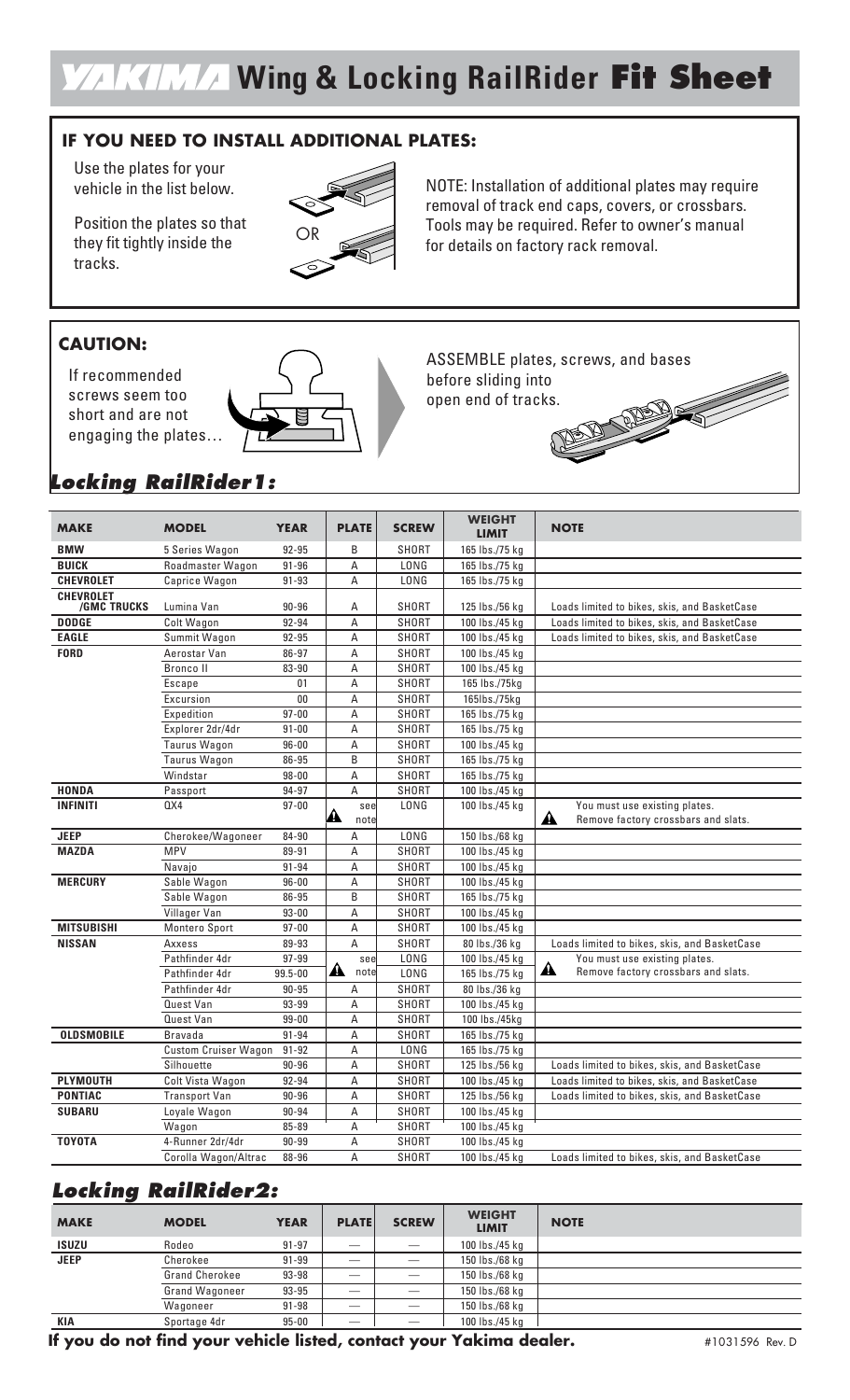# **Feuillet de compatibilité**

### **S'IL FAUT AJOUTER DES PLAQUETTES:**

Dans le tableau ci-dessous, choisir les plaquettes recommandées pour le véhicule.

Placer les plaquettes de manière qu'elles s'ajustent bien dans la glissière.

#### **ATTENTION:**

Si les vis recommandées semblent trop courtes pour s'engager dans les plaquettes...

#### **Locking RailRider1:**

| <b>MARQUE</b>                          | <b>MODULE</b>               | <b>ANNÉE</b> | <b>PLAQUETTE</b>        | <b>VIS</b>    | <b>CHARGE</b><br><b>MAXIMALE</b> | <b>REMARQUE</b>                                                                                                          |
|----------------------------------------|-----------------------------|--------------|-------------------------|---------------|----------------------------------|--------------------------------------------------------------------------------------------------------------------------|
| <b>BMW</b>                             | 5 Series Wagon              | 92-95        | B                       | COURTE        | 165 lbs./75 kg                   |                                                                                                                          |
| <b>BUICK</b>                           | Roadmaster Wagon            | $91 - 96$    | Α                       | LONGUE        | 165 lbs./75 kg                   |                                                                                                                          |
| <b>CHEVROLET</b>                       | Caprice Wagon               | $91 - 93$    | А                       | LONGUE        | 165 lbs./75 kg                   |                                                                                                                          |
| <b>CHEVROLET</b><br><b>/GMC TRUCKS</b> | Lumina Van                  | $90 - 96$    | А                       | COURTE        | 125 lbs./56 kg                   | La charge doit se limiter à des vélos, des skis et un panier BasketCase.                                                 |
| <b>DODGE</b>                           | Colt Wagon                  | 92-94        | A                       | COURTE        | 100 lbs./45 kg                   | La charge doit se limiter à des vélos, des skis et un panier BasketCase.                                                 |
| <b>EAGLE</b>                           | Summit Wagon                | $92 - 95$    | А                       | COURTE        | 100 lbs./45 kg                   | La charge doit se limiter à des vélos, des skis et un panier BasketCase.                                                 |
| <b>FORD</b>                            | Aerostar Van                | 86-97        | А                       | COURTE        | 100 lbs./45 kg                   |                                                                                                                          |
|                                        | <b>Bronco</b> II            | 83-90        | Α                       | <b>COURTE</b> | 100 lbs./45 kg                   |                                                                                                                          |
|                                        | Escape                      | 01           | А                       | <b>COURTE</b> | 165 lbs./75 kg                   |                                                                                                                          |
|                                        | Excursion                   | $00\,$       | А                       | <b>COURTE</b> | 165 lbs./75 kg                   |                                                                                                                          |
|                                        | Expedition                  | $97 - 00$    | А                       | <b>COURTE</b> | 165 lbs./75 kg                   |                                                                                                                          |
|                                        | Explorer 2 p./4 p.          | $91 - 00$    | А                       | COURTE        | 165 lbs./75 kg                   |                                                                                                                          |
|                                        | <b>Taurus Wagon</b>         | $96 - 00$    | А                       | COURTE        | 100 lbs./45 kg                   |                                                                                                                          |
|                                        | Taurus Wagon                | 86-95        | B                       | COURTE        | 165 lbs./75 kg                   |                                                                                                                          |
|                                        | Windstar                    | $98 - 00$    | Α                       | COURTE        | 165 lbs./75 kg                   |                                                                                                                          |
| <b>HONDA</b>                           | Passport                    | 94-97        | А                       | <b>COURTE</b> | 100 lbs./45 kg                   |                                                                                                                          |
| <b>INFINITI</b>                        | QX4                         | $97 - 00$    | Voire<br>A<br>remarque  | LONGUE        | 100 lbs./45 kg                   | Employer obligatoirement les plaquettes d'origine.<br>A<br>Enlever les barres transversales et les garnitures d'origine. |
| <b>JEEP</b>                            | Cherokee/Wagoneer           | 84-90        | А                       | LONGUE        | 150 lbs./68 kg                   |                                                                                                                          |
| <b>MAZDA</b>                           | <b>MPV</b>                  | 89-91        | А                       | COURTE        | 100 lbs./45 kg                   |                                                                                                                          |
|                                        | Navajo                      | $91 - 94$    | А                       | COURTE        | 100 lbs./45 kg                   |                                                                                                                          |
| <b>MERCURY</b>                         | Sable Wagon                 | $96 - 00$    | Α                       | <b>COURTE</b> | 100 lbs./45 kg                   |                                                                                                                          |
|                                        | Sable Wagon                 | 86-95        | B                       | <b>COURTE</b> | 165 lbs./75 kg                   |                                                                                                                          |
|                                        | Villager Van                | $93 - 00$    | А                       | COURTE        | 100 lbs./45 kg                   |                                                                                                                          |
| <b>MITSUBISHI</b>                      | <b>Montero Sport</b>        | $97 - 00$    | А                       | <b>COURTE</b> | 100 lbs./45 kg                   |                                                                                                                          |
| <b>NISSAN</b>                          | Axxess                      | 89-93        | A                       | <b>COURTE</b> | 80 lbs./36 kg                    | La charge doit se limiter à des vélos, des skis et un panier BasketCase.                                                 |
|                                        | Pathfinder 4 p.             | $97 - 99$    | Voire<br>$\blacksquare$ | LONGUE        | 100 lbs./45 kg                   | Employer obligatoirement les plaquettes d'origine.<br>$\hat{\mathbf{A}}$                                                 |
|                                        | Pathfinder 4 p.             | 99.5-00      | remarque                | LONGUE        | 165 lbs. / 75kg                  | Enlever les barres transversales et les garnitures d'origine.                                                            |
|                                        | Pathfinder 4 p.             | $90 - 95$    | А                       | COURTE        | 80 lbs./36 kg                    |                                                                                                                          |
|                                        | <b>Quest Van</b>            | 93-98        | A                       | COURTE        | 100 lbs./45 kg                   |                                                                                                                          |
|                                        | <b>Quest Van</b>            | $99 - 00$    | А                       | <b>COURTE</b> | 100 lbs./45 kg                   |                                                                                                                          |
| <b>OLDSMOBILE</b>                      | <b>Bravada</b>              | $91 - 94$    | А                       | COURTE        | 165 lbs./75 kg                   |                                                                                                                          |
|                                        | <b>Custom Cruiser Wagon</b> | $91 - 92$    | А                       | LONGUE        | 165 lbs./75 kg                   |                                                                                                                          |
|                                        | Silhouette                  | $90 - 96$    | A                       | COURTE        | 125 lbs./56 kg                   | La charge doit se limiter à des vélos, des skis et un panier BasketCase.                                                 |
| <b>PLYMOUTH</b>                        | Colt Vista Wagon            | 92-94        | А                       | <b>COURTE</b> | 100 lbs./45 kg                   | La charge doit se limiter à des vélos, des skis et un panier BasketCase.                                                 |
| <b>PONTIAC</b>                         | <b>Transport Van</b>        | $90 - 96$    | Α                       | COURTE        | 125 lbs./56 kg                   | La charge doit se limiter à des vélos, des skis et un panier BasketCase.                                                 |
| <b>SUBARU</b>                          | Loyale Wagon                | $90 - 94$    | А                       | <b>COURTE</b> | 100 lbs./45 kg                   |                                                                                                                          |
|                                        | Wagon                       | 85-89        | А                       | <b>COURTE</b> | 100 lbs./45 kg                   |                                                                                                                          |
| <b>TOYOTA</b>                          | 4-Runner 2p./4 p.           | $90 - 99$    | А                       | COURTE        | 100 lbs./45 kg                   |                                                                                                                          |
|                                        | Corolla Wagon/Altrac        | 88-96        | A                       | <b>COURTE</b> | 100 lbs./45 kg                   | La charge doit se limiter à des vélos, des skis et un panier BasketCase.                                                 |

### **Locking RailRider2:**

| <b>MARQUE</b> | <b>MODULE</b>         | <b>ANNÉE</b> | <b>PLAQUETTE</b> | <b>VIS</b> | <b>CHARGE</b><br><b>MAXIMALE</b> | <b>REMARQUE</b> |
|---------------|-----------------------|--------------|------------------|------------|----------------------------------|-----------------|
| <b>ISUZU</b>  | Rodeo                 | $91 - 97$    |                  |            | 100 lbs./45 kg                   |                 |
| <b>JEEP</b>   | Cherokee              | $91 - 99$    |                  |            | 150 lbs./68 kg                   |                 |
|               | <b>Grand Cherokee</b> | $93 - 98$    |                  |            | 150 lbs./68 kg                   |                 |
|               | <b>Grand Wagoneer</b> | $93 - 95$    |                  |            | 150 lbs./68 kg                   |                 |
|               | Wagoneer              | $91 - 98$    |                  |            | 150 lbs./68 kg                   |                 |
| <b>KIA</b>    | Sportage 4 p.         | $95 - 00$    |                  | $-$        | 100 lbs./45 kg                   |                 |

**Si votre véhicule ne figure pas dans le tableau, consulter votre dépositaire Yakima.**



REMARQUE: Pour poser des plaquettes supplémentaires, il faudra peut-être enlever les bouchons d'extrémité, des garnitures ou les barres transversales de la glissière d'origine, et employer des outils. Consulter le manuel du propriétaire pour savoir comment enlever le porte-bagages d'origine.